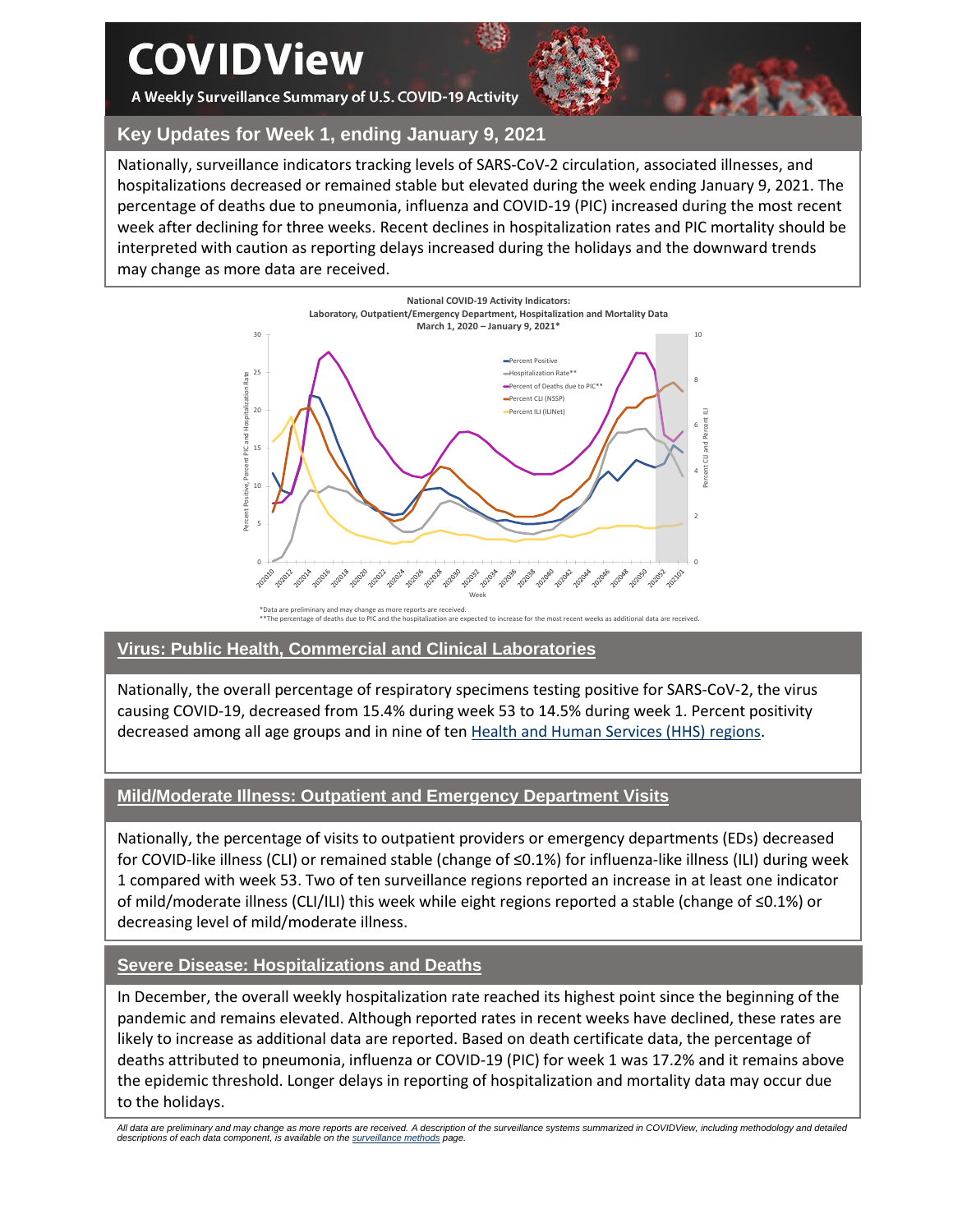## **Key Points**

- $\circ$  Holidays during weeks 52 and 53 and increases in the number of COVID-19 illnesses have affected data reporting and health care seeking behavior in multiple ways; therefore, data from recent weeks should be interpreted with caution because they may change more than usual as additional data for those weeks are received.
- o Nationally, the overall percentage of respiratory specimens testing positive for SARS-CoV-2 decreased during week 1 (14.5%) compared with week 53 (15.4%). Percent positivity decreased in nine of ten HHS surveillance regions.
	- $\circ$  For Region 1 (New England), percent positivity has increased for the most recent two weeks.
	- o Eight regions (Region 2 [New Jersey/New York/Puerto Rico], Region 3 [Mid-Atlantic], Region 4 [Southeast], Region 6 [South Central], Region 7 [Central], Region 8 [Midwest], Region 9 [South/West Coast], and Region 10 [Pacific Northwest]) had shown increasing trends in percent positivity for two or more weeks until seeing a decline during week 1 compared with week 53.
	- $\circ$  Region 5 (Midwest) had a decreasing trend in percent positivity from mid-November through late December and has reported fluctuations in percent positivity during the past two weeks.
- o Surveillance indicators of mild to moderate illness at the national level declined for CLI and remained stable (change of  $\leq$  0.1%) for ILI during week 1 compared to week 53 but had shown increasing trends from late September 2020 through early January 2021.
- $\circ$  The overall cumulative COVID-19-associated hospitalization rate through the week ending January 9, 2021 was 364.3 hospitalizations per 100,000 population.
	- $\circ$  The overall weekly hospitalization rate reached its highest point at 17.6 per 100,000 during the week ending December 12, 2020 (Week 50), and it remains elevated. Although reported rates in recent weeks have declined, these rates are likely to increase as additional data are reported. Longer delays in data reporting may occur due to the holidays.
	- $\circ$  When examining age-adjusted hospitalization rates by race and ethnicity, compared with non-Hispanic White persons, hospitalization rates were 3.3 times higher among Hispanic or Latino persons and Non-Hispanic American Indian or Alaska Native persons and 3.0 times higher among non-Hispanic Black persons.
- o The percentage of deaths due to PIC increased from the beginning of October through early December (27.6%), when it exceeded the percentage of deaths due to PIC observed during the summer peak
	- (17.2%) and approached the peak seen in April (27.7%).
		- $\circ$  Nationally, the percentage of deaths due to PIC increased from week 53 (15.9%) to week 1 (17.2%), after a declining trend in the percentage of deaths due to PIC for the previous four weeks. The percentage of deaths due to PIC for these weeks are likely to increase as additional death certificates are processed.
		- $\circ$  Due to the large number of deaths reported in recent weeks and the holidays, the change may be larger than usual.

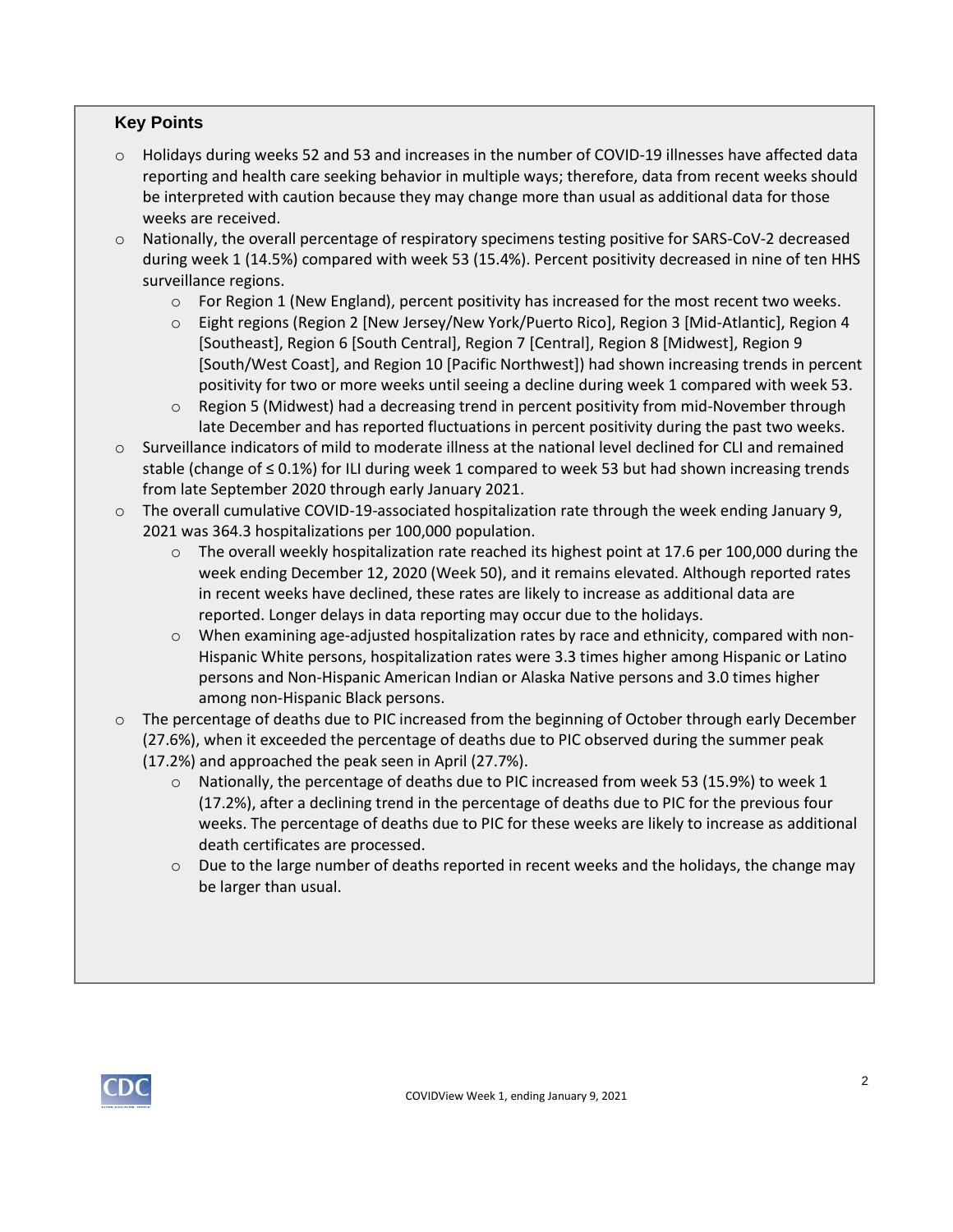#### **U.S. Virologic Surveillance**

Based on data reported to CDC by public health laboratories and a subset of clinical and commercial laboratories in the United States, 105,021,534 specimens were tested for SARS-CoV-2 using a molecular assay since March 1, 2020. The percentage of specimens testing positive for SARS-CoV-2 each week, based on week of specimen collection, are summarized below.

Nationally, 455,437 (14.5%) of 3,148,737 specimens tested for SARS-CoV-2 for diagnostic purposes were positive during week 1. This is a decrease compared with week 53, during which 15.4% of specimens tested were positive. The percentage of specimens testing positive decreased among all age groups.



During week 1 compared with week 53, the percentage of specimens testing positive for SARS-CoV-2 increased in Region 1 [New England], but decreased in the other nine HHS regions.

#### **Additional virologic surveillance information:** [Surveillance Methods](https://www.cdc.gov/coronavirus/2019-ncov/covid-data/covidview/purpose-methods.html#virologic)

\*Note: Different laboratory types came on board with testing during different weeks. This graph includes public health laboratory data beginning in week 10, clinical laboratory data beginning in week 11, and commercial laboratory data beginning in week 14.

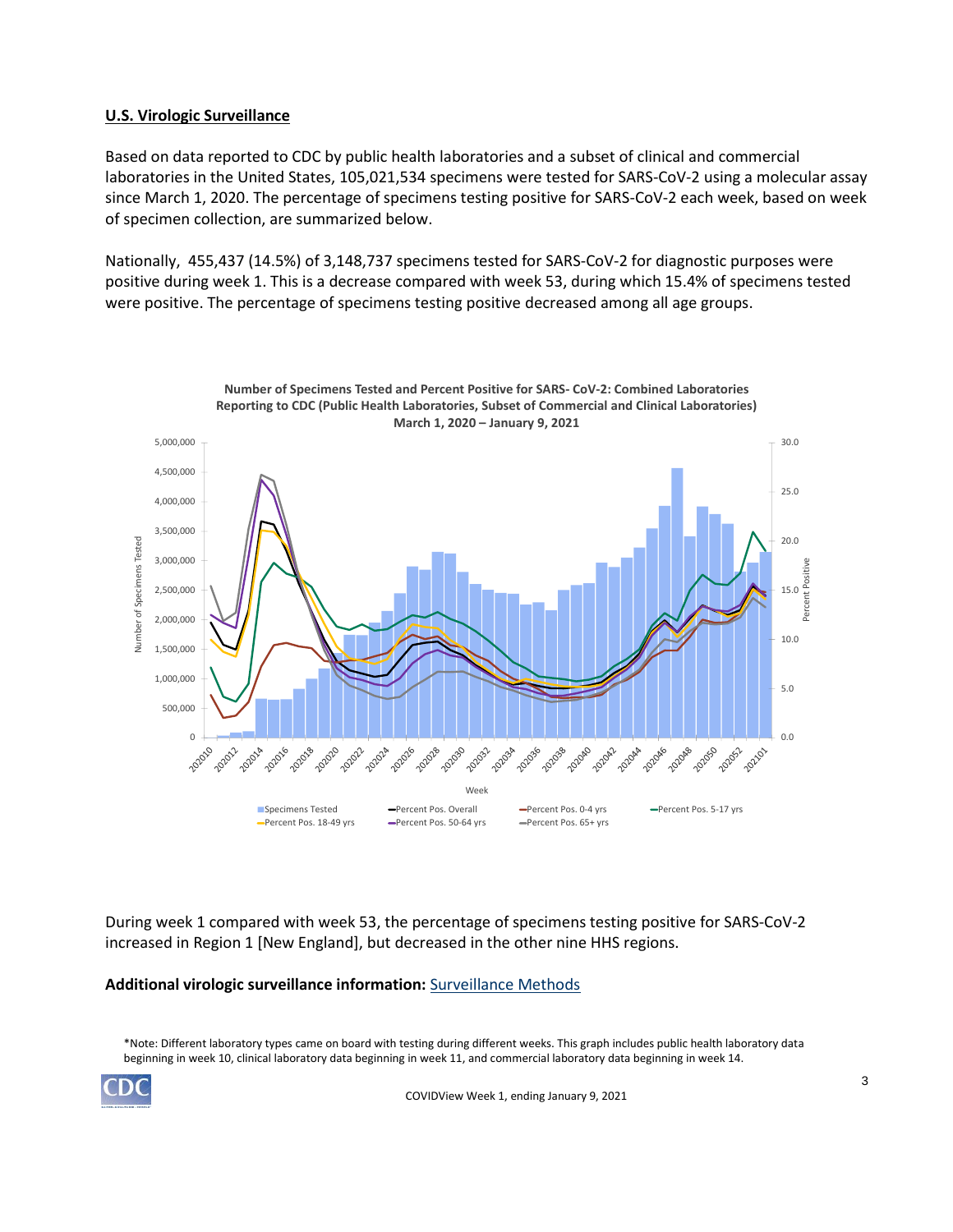#### **Outpatient/Emergency Department Illness**

Two syndromic surveillance systems, the U.S. Outpatient Influenza-like Illness Surveillance Network (ILINet) and the National Syndromic Surveillance Project (NSSP), are being used to monitor trends in outpatient and emergency department (ED) visits that may be associated with COVID-19 illness. Each system monitors activity in a slightly different set of providers/facilities and uses a slightly different set of symptoms that may be associated with SARS-CoV-2 virus infection. ILINet provides information about visits to outpatient providers or emergency departments for influenza-like illness (ILI: fever plus cough and/or sore throat) and NSSP provides information about visits to EDs for ILI and COVID-like illness (CLI: fever plus cough and/or shortness of breath or difficulty breathing). Some EDs contribute ILI data to both ILINet and NSSP. Both systems are currently being affected by changes in health care seeking behavior, including increased use of telemedicine and increased social distancing. These changes affect the numbers of people seeking care in the outpatient and ED settings. Syndromic data, including CLI and ILI, should be interpreted with caution and should be evaluated in combination with other sources of surveillance data, especially laboratory testing results, to obtain a complete and accurate picture of respiratory illness.

Nationally, the overall percentages of visits to outpatient providers or EDs remained stable (change of ≤0.1%) for ILI and decreased for CLI during week 1 compared with week 53. During week 1, the percentages of ED visits captured in NSSP for CLI and ILI were 7.5% and 1.3%, respectively. In ILINet, 1.7% of visits reported during week 1 were for ILI, which has remained stable (change of ≤0.1%) compared with week 53 and below the [national baseline](https://www.cdc.gov/coronavirus/2019-ncov/covid-data/covidview/purpose-methods.html#outpatient) (2.4% for October 2019 through September 2020; 2.6% since October 2020) for the 39<sup>th</sup> consecutive week. This level of ILI is lower than is typical for ILINet during this time of year.



**Percentage of Outpatient and Emergency Department Visits for ILI and CLI: ILINet and NSSP** 

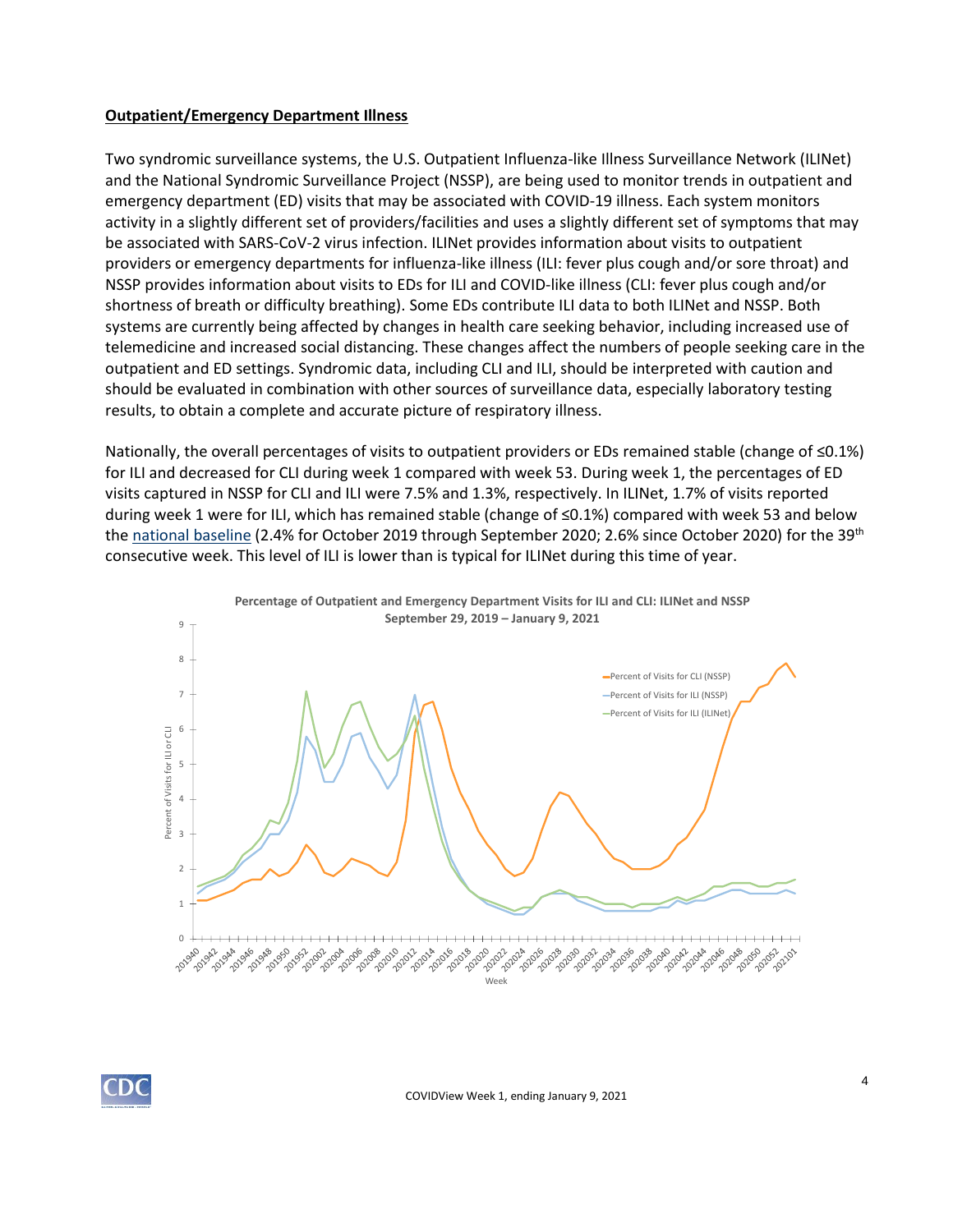The percentages of visits for ILI reported in ILINet in week 1 decreased for two age groups (0–4 years and 50– 64 years) compared with week 53. In the remaining age groups (5–24 years, 25–49 years, and 65 years and older), these percentages remained stable (change of ≤0.1%).



On a [regional level,](https://www.hhs.gov/about/agencies/iea/regional-offices/index.html) two regions (Region 5 [Midwest]and 9 [South/West Coast]) reported an increase in at least one indicator of mild to moderate illness (CLI and/or ILI) during week 1 compared with week 53. The remaining eight regions reported a stable (change of ≤0.1%) or decreasing level of mild to moderate illness during week 1 compared with week 53; however, three of these regions (Regions 2 (New Jersey/New York/Puerto Rico), 4 (Southeast) and 6 (South Central) have reported an increasing trend in at least one of these indicators during recent weeks. The percentage of visits for ILI to ILINet providers during week 1 was above the [the region-specific baseline](https://www.cdc.gov/coronavirus/2019-ncov/covid-data/covidview/purpose-methods.html#outpatient) in one region (Region 9 [South/West Coast]).

## **ILI Activity Levels**

Data collected in ILINet are used to produce a measure of [ILI activity](https://www.cdc.gov/coronavirus/2019-ncov/covid-data/covidview/purpose-methods.html#outpatient) for all 50 states, Puerto Rico, the U.S. Virgin Islands, the District of Columbia, New York City and for each core-based statistical area (CBSA) where at least one provider is located. The mean reported percentage of visits due to ILI for the current week is compared with the mean reported during non-influenza weeks, and the activity levels correspond to the number of standard deviations below, at, or above the mean.

The number of jurisdictions at each activity level during week 53 and the previous week are summarized in the table below.

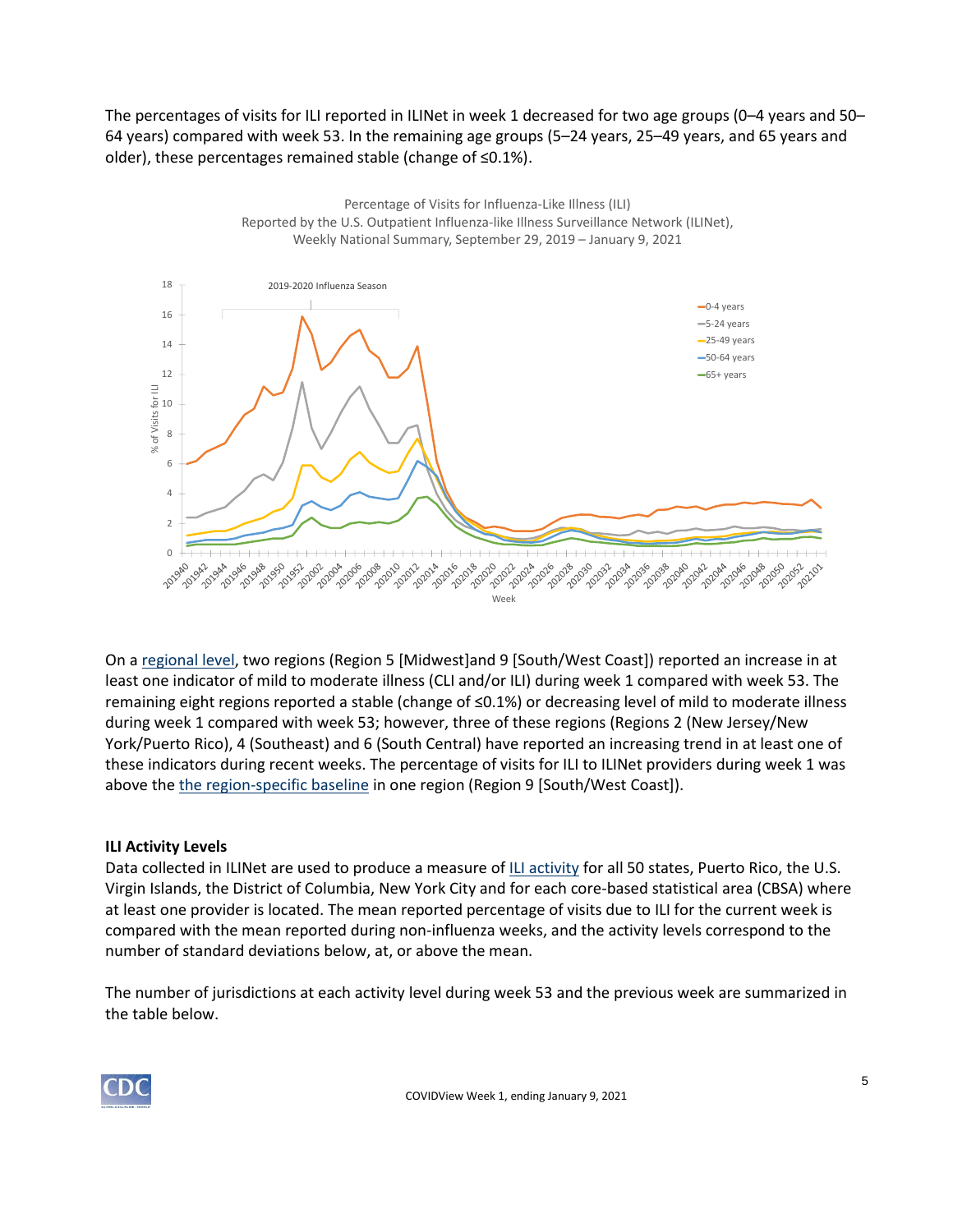|                          | <b>Number of Jurisdictions</b>          |                                          | <b>Number of CBSAs</b>                  |                                          |  |
|--------------------------|-----------------------------------------|------------------------------------------|-----------------------------------------|------------------------------------------|--|
| <b>Activity Level</b>    | Week 1<br>(Week ending<br>Jan. 9, 2021) | Week 53<br>(Week ending<br>Jan. 2, 2021) | Week 1<br>(Week ending<br>Jan. 9, 2021) | Week 53<br>(Week ending<br>Jan. 2, 2021) |  |
| <b>Very High</b>         |                                         |                                          |                                         |                                          |  |
| High                     | 0                                       |                                          | 3                                       |                                          |  |
| <b>Moderate</b>          | 0                                       |                                          | 12                                      | 15                                       |  |
| Low                      |                                         |                                          | 47                                      | 50                                       |  |
| <b>Minimal</b>           | 49                                      | 50                                       | 544                                     | 547                                      |  |
| <b>Insufficient Data</b> |                                         |                                          | 321                                     | 313                                      |  |



\*Note: Data collected in ILINet may disproportionally represent certain populations within a state and may not accurately depict the full picture of respiratory disease activity for the whole state. Differences in the data presented here by CDC and independently by some state health departments likely represent differing levels of data completeness with data presented by the state likely being the more complete.

## **Additional information about medically attended outpatient and emergency department visits for ILI and CLI:** [Surveillance Methods](https://www.cdc.gov/coronavirus/2019-ncov/covid-data/covidview/purpose-methods.html#outpatient)

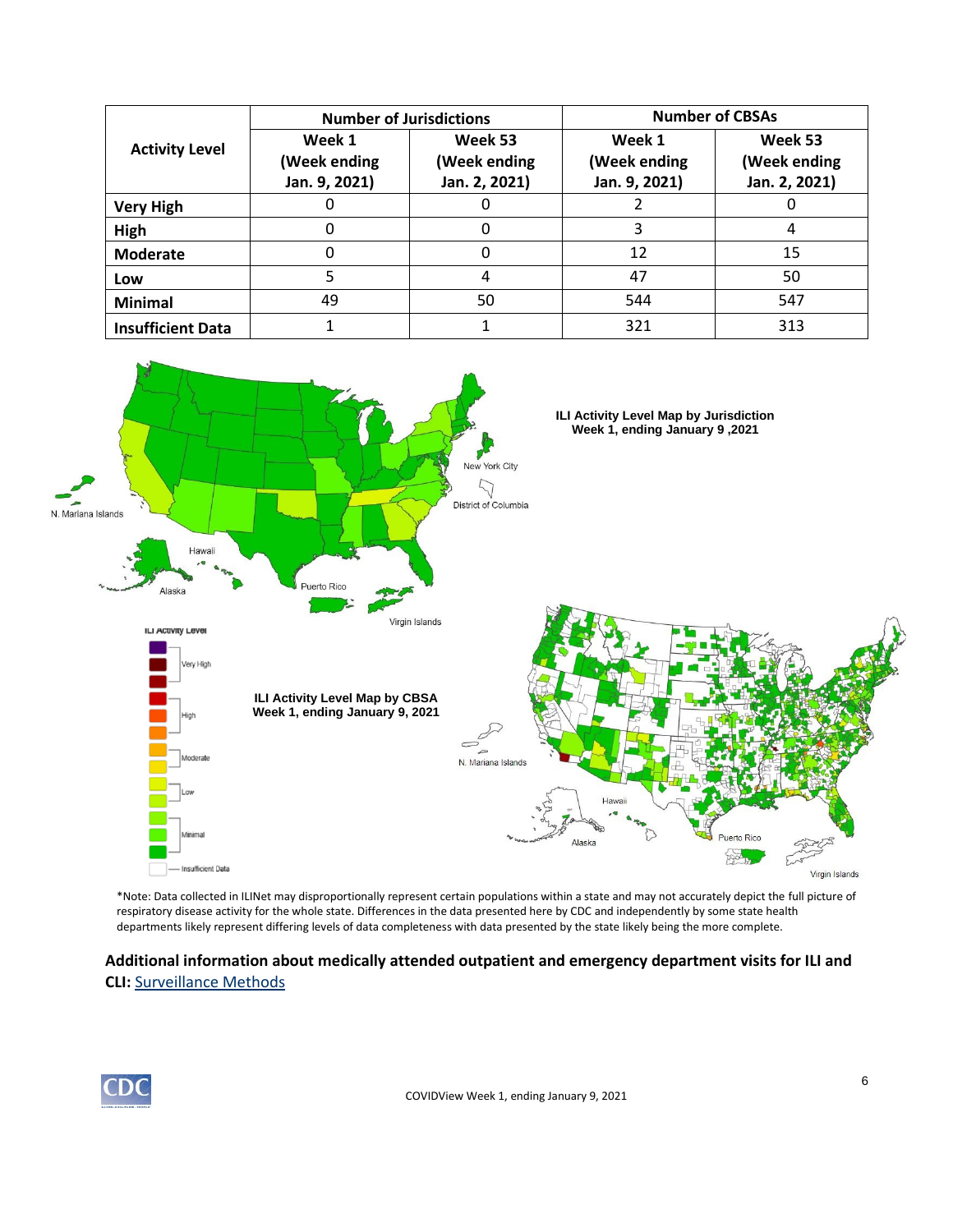## **Hospitalizations**

The COVID-19-Associated Hospitalization Surveillance Network (COVID-NET) conducts population-based surveillance for laboratory-confirmed COVID-19-associated hospitalizations in select counties participating in the Emerging Infections Program (EIP) and the Influenza Hospitalization Surveillance Project (IHSP).

A total of 118,760 laboratory-confirmed COVID-19-associated hospitalizations were reported by sites between March 1, 2020, and January 9, 2021. The overall cumulative hospitalization rate was 364.3 per 100,000 population. The overall weekly hospitalization rate reached its highest point at 17.6 per 100,000 during the week ending December 12, 2020 (Week 50) and remains elevated. Although reported rates in recent weeks have declined, these rates are likely to increase as additional data are reported. Recent data reporting delays might be increased due to the holidays.



<sup>1</sup>[Additional hospitalization rate data](https://gis.cdc.gov/grasp/COVIDNet/COVID19_3.html) by age group are available.

Among the 118,760 laboratory-confirmed COVID-19-associated hospitalizations, 115,196 (97.0%) had information on race and ethnicity, while collection of race and ethnicity was still pending for 3,564 (3.0%) cases. When examining age-adjusted hospitalization rates by race and ethnicity, compared with non-Hispanic White persons, hospitalization rates were 3.3 times higher among Hispanic or Latino persons and Non-Hispanic American Indian or Alaska Native persons, and 3.0 times higher among non-Hispanic Black persons.

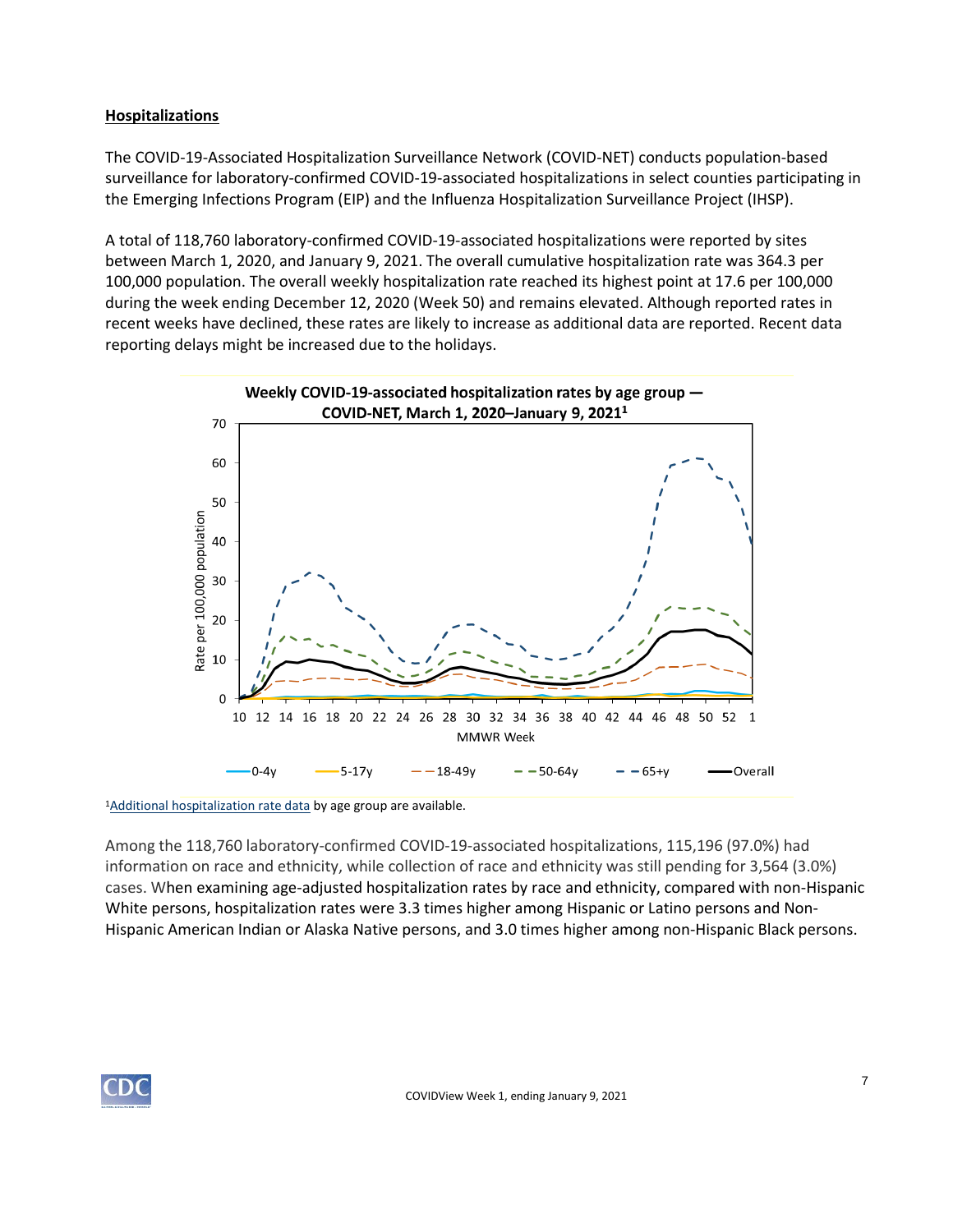

When examining age-stratified crude hospitalization rates by race and ethnicity, compared with non-Hispanic White persons in the same age group, crude hospitalization rates were 4.5 times higher among Hispanic or Latino persons aged 0–17 years, 5.9 times higher among non-Hispanic American Indian or Alaska Native persons aged 18–49 years, 4.1 times higher among non-Hispanic American Indian or Alaska Native persons and Hispanic or Latino persons aged 50–64 years, and 2.3 times higher among non-Hispanic Black persons aged  $\geq 65$  years.

## **Hospitalization rates per 100,000 population by age and race and ethnicity –**

#### **COVID-NET, March 1, 2020-January 9, 2021**

|                                             | <b>Non-Hispanic</b><br><b>Alaska Native</b> |                              | American Indian or Non-Hispanic Black Hispanic or Latino |                              |                   |                              | <b>Non-Hispanic</b><br><b>Asian or Pacific</b><br><b>Islander</b> |                              | <b>Non-Hispanic</b><br>White |                              |
|---------------------------------------------|---------------------------------------------|------------------------------|----------------------------------------------------------|------------------------------|-------------------|------------------------------|-------------------------------------------------------------------|------------------------------|------------------------------|------------------------------|
| Age<br>Category                             | Rate <sup>1</sup>                           | Rate<br>Ratio <sup>2,3</sup> | Rate <sup>1</sup>                                        | Rate<br>Ratio <sup>2,3</sup> | Rate <sup>1</sup> | Rate<br>Ratio <sup>2,3</sup> | Rate <sup>1</sup>                                                 | Rate<br>Ratio <sup>2,3</sup> | Rate <sup>1</sup>            | Rate<br>Ratio <sup>2,3</sup> |
| $0 - 17$ years                              | 31.2                                        | 3.1                          | 34.8                                                     | 3.4                          | 45.5              | 4.5                          | 15.4                                                              | 1.5                          | 10.2                         | 1.0                          |
| $18 - 49$<br>years                          | 501.4                                       | 5.9                          | 332.8                                                    | 3.9                          | 468.4             | 5.5                          | 111.6                                                             | 1.3                          | 84.9                         | 1.0                          |
| $50 - 64$<br>years                          | 1129.9                                      | 4.1                          | 955.4                                                    | 3.5                          | 1116.8            | 4.1                          | 337.0                                                             | 1.2                          | 272.8                        | 1.0                          |
| $65+$ years<br>Overall                      | 1665.5                                      | 2.0                          | 1894.8                                                   | 2.3                          | 1806.3            | 2.2                          | 731.2                                                             | 0.9                          | 812.6                        | 1.0                          |
| rate <sup>4</sup> (age-<br>$-111 - 11 - 11$ | 696.3                                       | 3.3                          | 623.6                                                    | 3.0                          | 698.1             | 3.3                          | 224.6                                                             | 1.1                          | 210.3                        | 1.0                          |

adiusted)

 $1$  COVID-19-associated hospitalization rates by race and ethnicity are calculated using COVID-NET hospitalizations with known race and ethnicity for the numerator an[d NCHS bridged-race population](https://www.cdc.gov/nchs/nvss/bridged_race.htm) estimates for the denominator.

<sup>2</sup> For each age category, rate ratios are the ratios between crude hospitalization rates within each racial and ethnic group and the crude hospitalization rate among non-Hispanic White persons in the same age category.

<sup>3</sup> The highest rate ratio in each age category is presented in **bold**.

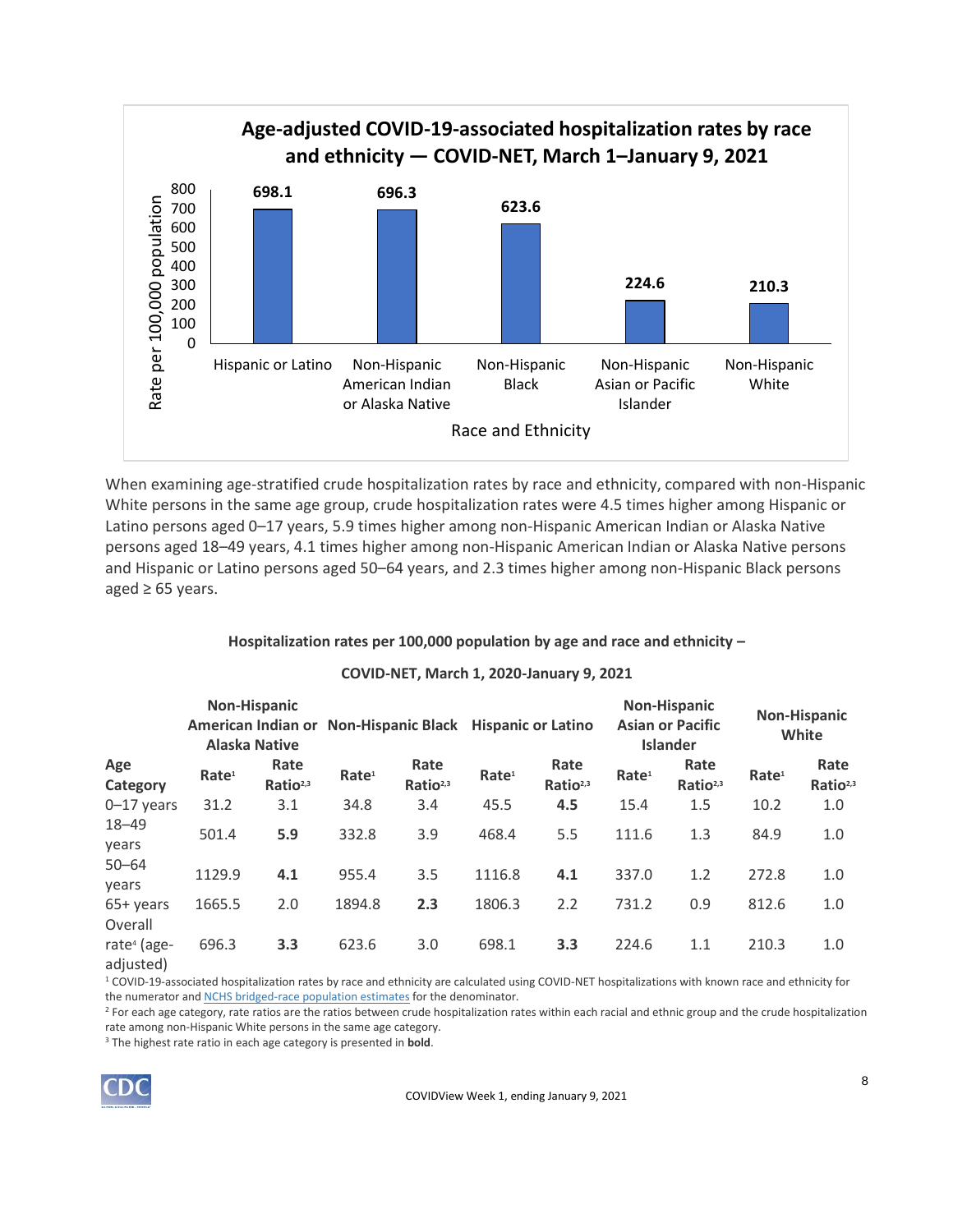<sup>4</sup> Overall rates are adjusted to account for differences in age distributions within race and ethnicity strata in the COVID-NET catchment area; the age strata used for the adjustment include 0–17, 18–49, 50–64, 65-74, 75-84 and 85+ years.

Non-Hispanic White persons and non-Hispanic Black persons represented the highest proportions of hospitalizations reported to COVID-NET, followed by Hispanic or Latino, non-Hispanic Asian or Pacific Islander, and non-Hispanic American Indian or Alaska Native persons. However, some racial and ethnic groups are disproportionately represented among hospitalizations compared with the overall population of the catchment area. Prevalence ratios were highest among non-Hispanic American Indian or Alaska Native persons, followed by non-Hispanic Black persons and Hispanic or Latino persons.

## **Comparison of proportions of COVID-19-associated hospitalizations, by race and ethnicity, COVID–NET,**

**March 1–January 9, 2021**

|                                                          | <b>Non-Hispanic</b><br><b>American Indian</b><br>or Alaska Native | <b>Non-Hispanic</b><br><b>Black</b> | <b>Hispanic or</b><br>Latino | <b>Non-Hispanic</b><br><b>Asian or Pacific</b><br><b>Islander</b> | <b>Non-Hispanic</b><br>White |
|----------------------------------------------------------|-------------------------------------------------------------------|-------------------------------------|------------------------------|-------------------------------------------------------------------|------------------------------|
| Proportion of COVID-NET<br>hospitalizations <sup>1</sup> | 1.2%                                                              | 27.0%                               | 20.1%                        | 5.1%                                                              | 40.6%                        |
| Proportion of population in<br>COVID-NET catchment area  | 0.7%                                                              | 17.9%                               | 14.1%                        | 8.9%                                                              | 58.5%                        |
| Prevalence ratios <sup>2</sup>                           | 1.7                                                               | 1.5                                 | 1.4                          | 0.6                                                               | 0.7                          |

<sup>1</sup> Persons of multiple races (0.3%) or unknown race and ethnicity (5.7%) are not represented in the table but are included as part of the denominator. <sup>2</sup> Prevalence ratio is calculated as the ratio of the proportion of COVID-NET hospitalizations over the proportion of population in COVID-NET catchment area.

For underlying medical conditions, data were restricted to cases reported during March 1–September 30, 2020, due to delays in reporting. During this time frame, [sampling](https://www.cdc.gov/coronavirus/2019-ncov/covid-data/covidview/purpose-methods.html#hospitalization) was conducted among hospitalized adults; therefore, weighted percentages are reported. No sampling was conducted among hospitalized children. Among 16,658 sampled adults hospitalized during March 1–October 31 with information on underlying medical conditions, 90.0% had at least one reported underlying medical condition. The most reported underlying medical conditions were hypertension (56.4%), obesity (48.6%), metabolic disease (41.6%), and cardiovascular disease (32.6%). Among 971 children hospitalized during March 1–October 31 with information on underlying conditions, 52.0% had at least one reported underlying medical condition. The most reported underlying medical conditions were obesity (37.7%), neurologic disease (13.4%), and asthma (11.4%).

[Additional data](https://gis.cdc.gov/grasp/COVIDNet/COVID19_5.html) on demographics, signs and symptoms at admission, underlying medical conditions, interventions, outcomes, and discharge diagnoses, stratified by age, sex, and race and ethnicity, are available.

## **Additional hospitalization surveillance information:**

[Surveillance Methods](https://www.cdc.gov/coronavirus/2019-ncov/covid-data/covidview/purpose-methods.html#hospitalization) | [Additional rate data](https://gis.cdc.gov/grasp/COVIDNet/COVID19_3.html) | [Additional demographic and clinical data](https://gis.cdc.gov/grasp/COVIDNet/COVID19_5.html)

## **Mortality Surveillance**

The National Center for Health Statistics (NCHS) collects death certificate data from vital statistics offices for all deaths occurring in the United States. Based on death certificate data available on January 14, 2021, the percentage of deaths attributed to pneumonia, influenza, or COVID-19 (PIC) increased during week 1 (17.2%) as compared with the percentage during week 53 (15.9%), remains above the epidemic threshold of 7.0%